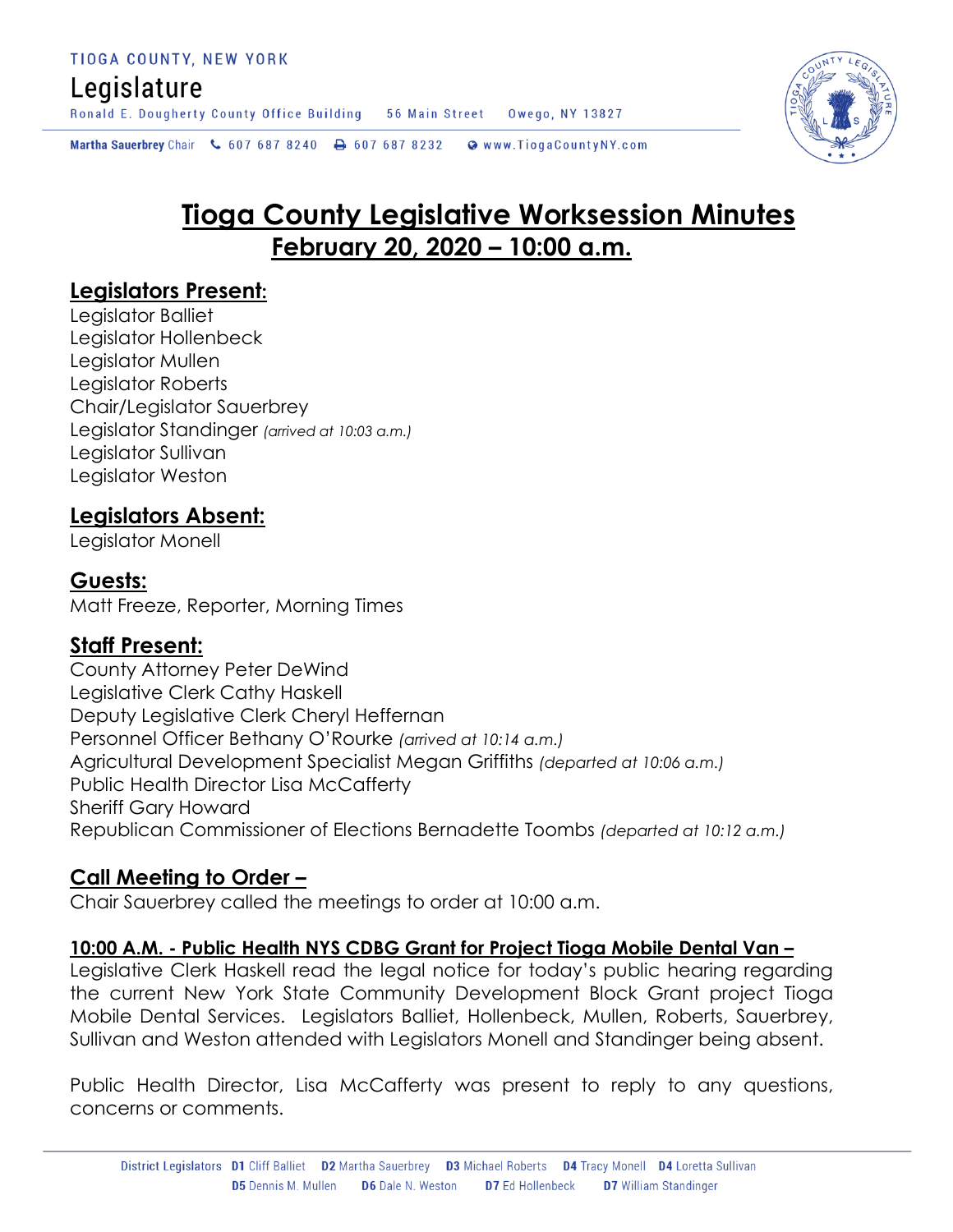

Legislator Mullen stated for the record, "They did a fantastic job getting that done and it was something desperately needed and thank you for your efforts. It's a massive improvement."

Ms. McCafferty thanked Legislator Mullen.

Public Hearing adjourned at 10:02 a.m.

#### **10:05 A.M. - Annual Agricultural District Inclusion Requests –**

Legislative Clerk Haskell read the legal notice for today's public hearing regarding annual agricultural district inclusions. Legislators Balliet, Hollenbeck, Mullen, Roberts, Sauerbrey, Standinger, Sullivan and Weston attended with Legislator Monell being absent.

Agricultural Development Specialist, Megan Griffiths was present to reply to any questions, concerns or comments.

Legislator Balliet inquired, what is this all about?

Ms. Griffiths responded she received two requests this year for addition to North Tioga Agricultural District. Both parcels are in the Town of Newark Valley totaling 110.8 acres which have been determined viable agricultural land.

Public Hearing adjourned at 10:07 a.m.

#### **Third Special Legislative Meeting –**

Chair Sauerbrey called the Third Special Legislature Meeting of 2020 to order at 10:10 a.m. to appoint a Budget Officer Committee and Legislature consideration of two resolutions.

#### **Appointment: Budget Officer Committee -**

Chair Sauerbrey reached out via e-mail inquiring who would be interested in participating on the Budget Officer Committee. Chair Sauerbrey received responses from Legislators Roberts, Balliet, Hollenbeck and County Attorney Peter DeWind to makeup the committee.